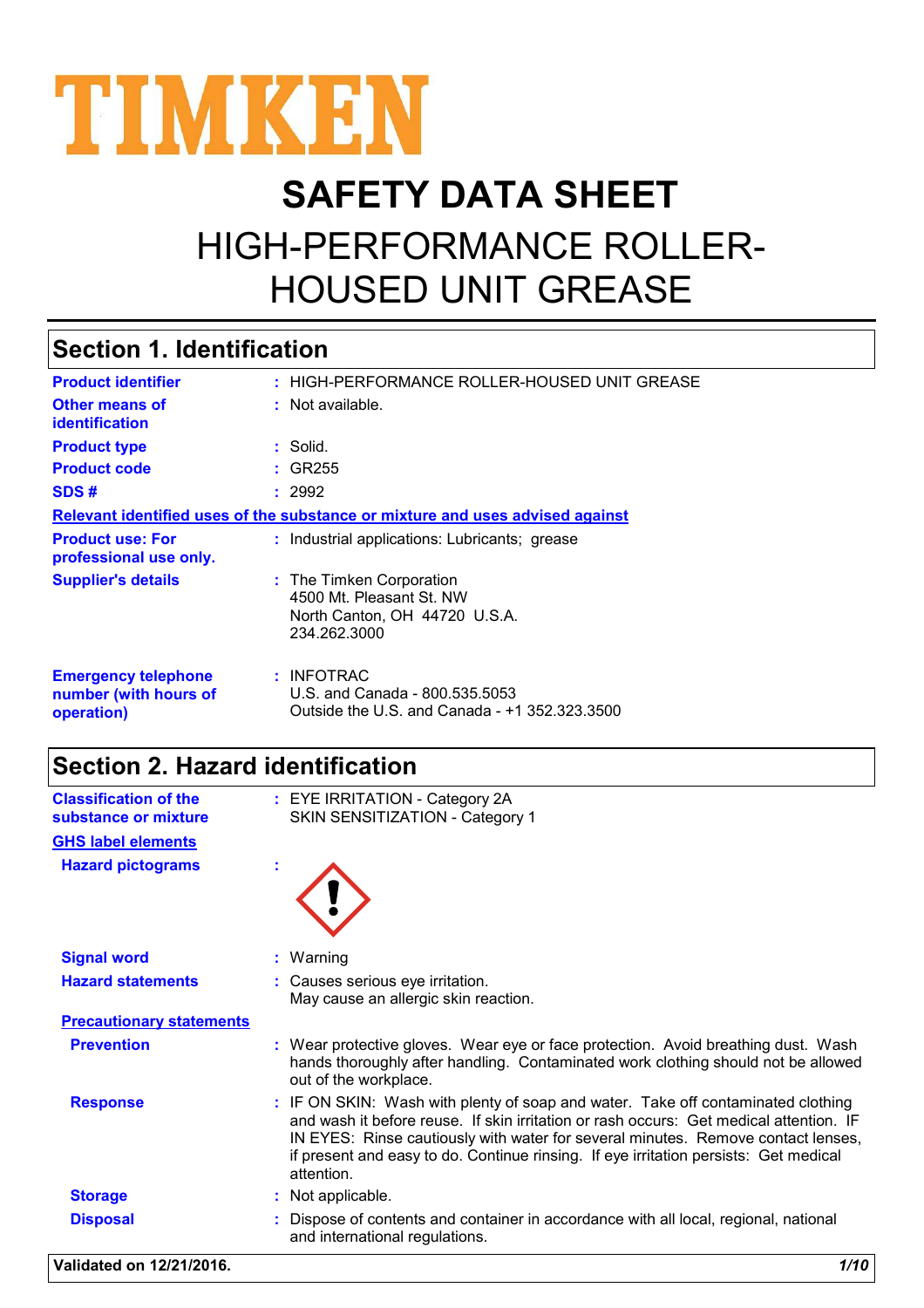### **Section 2. Hazard identification**

**elements**

**Supplemental label** Percentage of the mixture consisting of ingredient(s) of unknown toxicity: 59.1% **:**

**Other hazards which do not :** None known. **result in classification**

### **Section 3. Composition/information on ingredients**

| Substance/mixture     | : Mixture        |
|-----------------------|------------------|
| <b>Other means of</b> | : Not available. |
| <i>identification</i> |                  |

#### **CAS number/other identifiers**

| <b>Ingredient name</b>                                                                                                                                                                     | $%$ (w/w)                                | <b>CAS number</b>                                   |
|--------------------------------------------------------------------------------------------------------------------------------------------------------------------------------------------|------------------------------------------|-----------------------------------------------------|
| Dec-1-ene, homopolymer, hydrogenated Dec-1-ene, oligomers,<br>hydrogenated                                                                                                                 | 30-60                                    | 68037-01-4                                          |
| 1-Dodecene, polymer with 1-decene and 1-octene, hydrogenated<br>azelaic acid<br>Phosphorodithioic acid, O,O-di-C1-14-alkyl esters, zinc salts<br>calcium bis(dinonylnaphthalenesulphonate) | 30-60<br>$1 - 5$<br>$1 - 5$<br>$0.1 - 1$ | 163149-28-8<br>123-99-9<br>68649-42-3<br>57855-77-3 |

**There are no additional ingredients present which, within the current knowledge of the supplier and in the concentrations applicable, are classified as hazardous to health or the environment and hence require reporting in this section.**

**Occupational exposure limits, if available, are listed in Section 8.**

### **Section 4. First-aid measures**

#### **Description of necessary first aid measures**

| <b>Eye contact</b>  | : Immediately flush eyes with plenty of water, occasionally lifting the upper and lower<br>eyelids. Check for and remove any contact lenses. Continue to rinse for at least 10<br>minutes. Get medical attention.                                                                                                                                                                                                                                                                                                                                                                                                                                                                                                                                                                                                            |
|---------------------|------------------------------------------------------------------------------------------------------------------------------------------------------------------------------------------------------------------------------------------------------------------------------------------------------------------------------------------------------------------------------------------------------------------------------------------------------------------------------------------------------------------------------------------------------------------------------------------------------------------------------------------------------------------------------------------------------------------------------------------------------------------------------------------------------------------------------|
| <b>Inhalation</b>   | Remove victim to fresh air and keep at rest in a position comfortable for breathing.<br>If not breathing, if breathing is irregular or if respiratory arrest occurs, provide<br>artificial respiration or oxygen by trained personnel. It may be dangerous to the<br>person providing aid to give mouth-to-mouth resuscitation. Get medical attention if<br>adverse health effects persist or are severe. If unconscious, place in recovery<br>position and get medical attention immediately. Maintain an open airway. Loosen<br>tight clothing such as a collar, tie, belt or waistband. In case of inhalation of<br>decomposition products in a fire, symptoms may be delayed. The exposed person<br>may need to be kept under medical surveillance for 48 hours.                                                         |
| <b>Skin contact</b> | : Wash with plenty of soap and water. Remove contaminated clothing and shoes.<br>Wash contaminated clothing thoroughly with water before removing it, or wear<br>gloves. Continue to rinse for at least 10 minutes. Get medical attention. In the<br>event of any complaints or symptoms, avoid further exposure. Wash clothing<br>before reuse. Clean shoes thoroughly before reuse.                                                                                                                                                                                                                                                                                                                                                                                                                                        |
| <b>Ingestion</b>    | : Wash out mouth with water. Remove dentures if any. Remove victim to fresh air<br>and keep at rest in a position comfortable for breathing. If material has been<br>swallowed and the exposed person is conscious, give small quantities of water to<br>drink. Stop if the exposed person feels sick as vomiting may be dangerous. Do not<br>induce vomiting unless directed to do so by medical personnel. If vomiting occurs,<br>the head should be kept low so that vomit does not enter the lungs. Get medical<br>attention if adverse health effects persist or are severe. Never give anything by<br>mouth to an unconscious person. If unconscious, place in recovery position and get<br>medical attention immediately. Maintain an open airway. Loosen tight clothing such<br>as a collar, tie, belt or waistband. |

**Most important symptoms/effects, acute and delayed Potential acute health effects**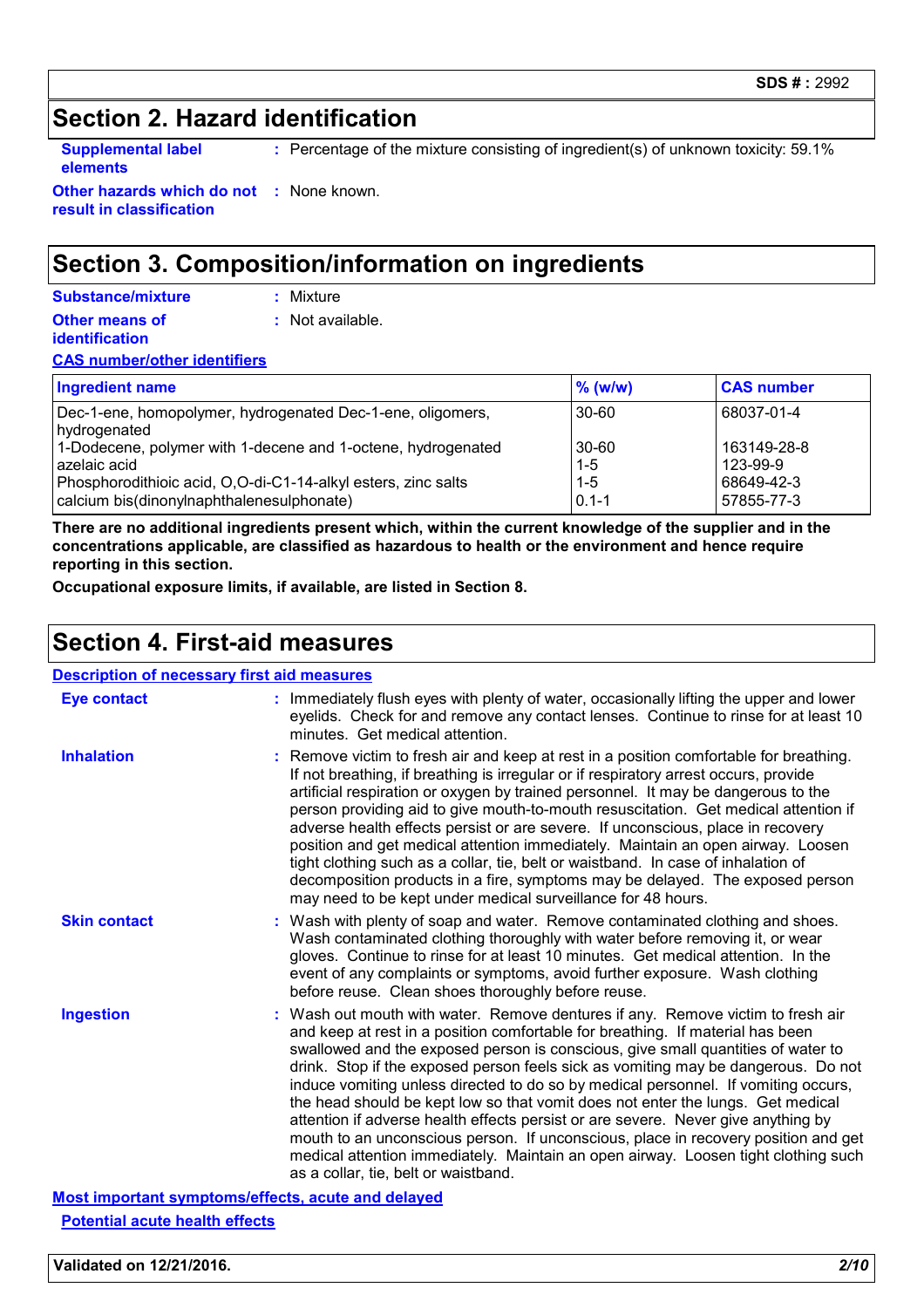# **Section 4. First-aid measures**

| <b>Eye contact</b>                  | : Causes serious eye irritation.                                                                                                                                                                                                                                         |
|-------------------------------------|--------------------------------------------------------------------------------------------------------------------------------------------------------------------------------------------------------------------------------------------------------------------------|
| <b>Inhalation</b>                   | : No known significant effects or critical hazards.                                                                                                                                                                                                                      |
| <b>Skin contact</b>                 | : May cause an allergic skin reaction.                                                                                                                                                                                                                                   |
| <b>Ingestion</b>                    | : No known significant effects or critical hazards.                                                                                                                                                                                                                      |
| <b>Over-exposure signs/symptoms</b> |                                                                                                                                                                                                                                                                          |
| <b>Eye contact</b>                  | : Adverse symptoms may include the following:<br>pain or irritation<br>watering<br>redness                                                                                                                                                                               |
| <b>Inhalation</b>                   | : No specific data.                                                                                                                                                                                                                                                      |
| <b>Skin contact</b>                 | : Adverse symptoms may include the following:<br>irritation<br>redness                                                                                                                                                                                                   |
| <b>Ingestion</b>                    | : No specific data.                                                                                                                                                                                                                                                      |
|                                     | Indication of immediate medical attention and special treatment needed, if necessary                                                                                                                                                                                     |
| <b>Notes to physician</b>           | : In case of inhalation of decomposition products in a fire, symptoms may be delayed.<br>The exposed person may need to be kept under medical surveillance for 48 hours.                                                                                                 |
| <b>Specific treatments</b>          | : No specific treatment.                                                                                                                                                                                                                                                 |
| <b>Protection of first-aiders</b>   | : No action shall be taken involving any personal risk or without suitable training. It<br>may be dangerous to the person providing aid to give mouth-to-mouth resuscitation.<br>Wash contaminated clothing thoroughly with water before removing it, or wear<br>gloves. |

**See toxicological information (Section 11)**

# **Section 5. Fire-fighting measures**

| <b>Extinguishing media</b>                               |                                                                                                                                                                                                     |
|----------------------------------------------------------|-----------------------------------------------------------------------------------------------------------------------------------------------------------------------------------------------------|
| <b>Suitable extinguishing</b><br>media                   | : Use an extinguishing agent suitable for the surrounding fire.                                                                                                                                     |
| <b>Unsuitable extinguishing</b><br>media                 | : None known.                                                                                                                                                                                       |
| <b>Specific hazards arising</b><br>from the chemical     | : No specific fire or explosion hazard.                                                                                                                                                             |
| <b>Hazardous thermal</b><br>decomposition products       | : Decomposition products may include the following materials:<br>carbon dioxide<br>carbon monoxide<br>nitrogen oxides<br>sulfur oxides<br>metal oxide/oxides                                        |
| <b>Special protective actions</b><br>for fire-fighters   | : Promptly isolate the scene by removing all persons from the vicinity of the incident if<br>there is a fire. No action shall be taken involving any personal risk or without<br>suitable training. |
| <b>Special protective</b><br>equipment for fire-fighters | : Fire-fighters should wear appropriate protective equipment and self-contained<br>breathing apparatus (SCBA) with a full face-piece operated in positive pressure<br>mode.                         |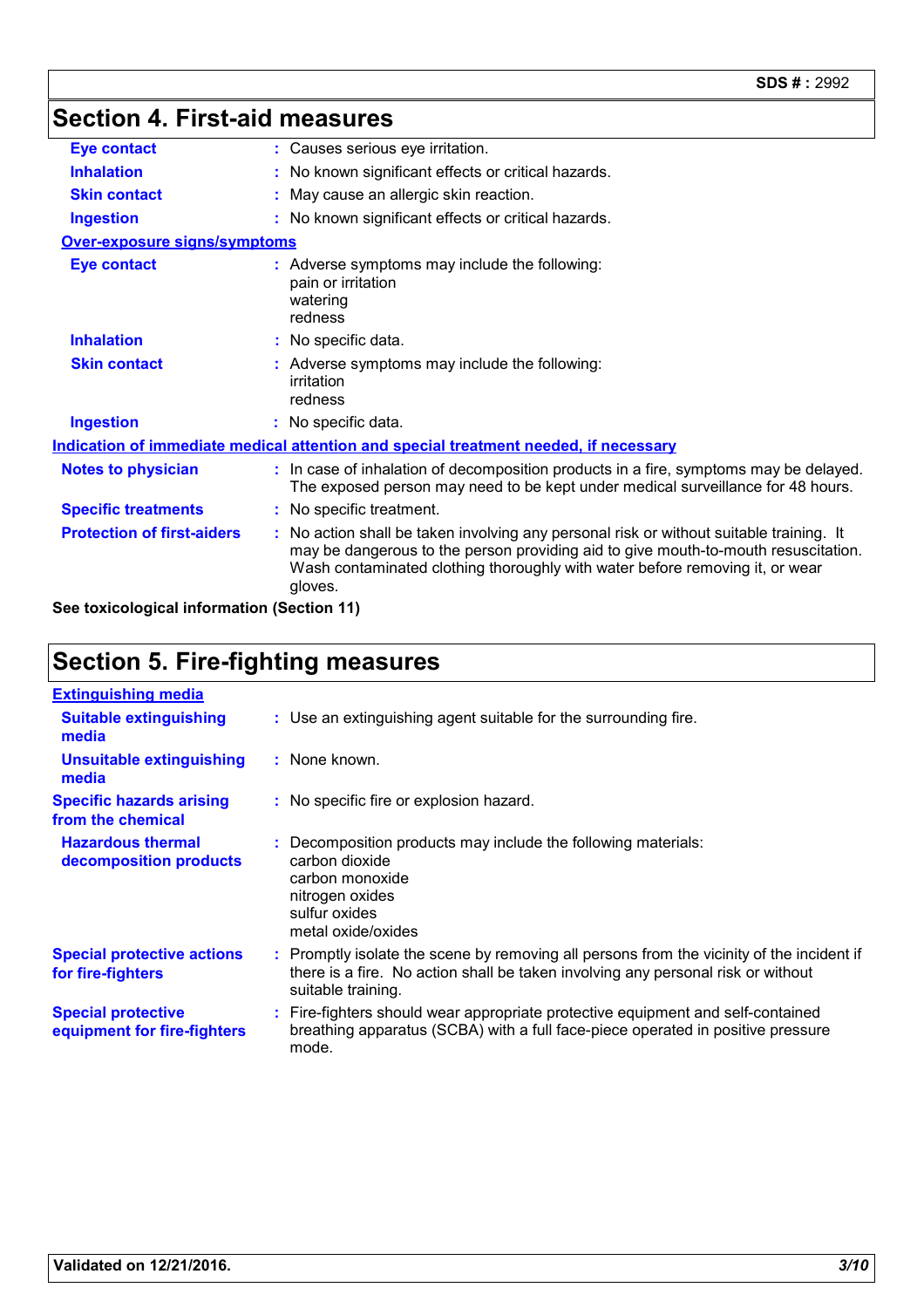## **Section 6. Accidental release measures**

| <b>Personal precautions, protective equipment and emergency procedures</b> |  |                                                                                                                                                                                                                                                                                                                                                                                                                                                    |  |  |
|----------------------------------------------------------------------------|--|----------------------------------------------------------------------------------------------------------------------------------------------------------------------------------------------------------------------------------------------------------------------------------------------------------------------------------------------------------------------------------------------------------------------------------------------------|--|--|
| For non-emergency<br>personnel                                             |  | : No action shall be taken involving any personal risk or without suitable training.<br>Evacuate surrounding areas. Keep unnecessary and unprotected personnel from<br>entering. Do not touch or walk through spilled material. Provide adequate<br>ventilation. Wear appropriate respirator when ventilation is inadequate. Put on<br>appropriate personal protective equipment.                                                                  |  |  |
| For emergency responders                                                   |  | : If specialized clothing is required to deal with the spillage, take note of any<br>information in Section 8 on suitable and unsuitable materials. See also the<br>information in "For non-emergency personnel".                                                                                                                                                                                                                                  |  |  |
| <b>Environmental precautions</b>                                           |  | : Avoid dispersal of spilled material and runoff and contact with soil, waterways,<br>drains and sewers. Inform the relevant authorities if the product has caused<br>environmental pollution (sewers, waterways, soil or air).                                                                                                                                                                                                                    |  |  |
| Methods and materials for containment and cleaning up                      |  |                                                                                                                                                                                                                                                                                                                                                                                                                                                    |  |  |
| <b>Small spill</b>                                                         |  | : Move containers from spill area. Avoid dust generation. Using a vacuum with<br>HEPA filter will reduce dust dispersal. Place spilled material in a designated,<br>labeled waste container. Dispose of via a licensed waste disposal contractor.                                                                                                                                                                                                  |  |  |
| <b>Large spill</b>                                                         |  | : Move containers from spill area. Approach release from upwind. Prevent entry into<br>sewers, water courses, basements or confined areas. Avoid dust generation. Do<br>not dry sweep. Vacuum dust with equipment fitted with a HEPA filter and place in a<br>closed, labeled waste container. Dispose of via a licensed waste disposal<br>contractor. Note: see Section 1 for emergency contact information and Section 13<br>for waste disposal. |  |  |

# **Section 7. Handling and storage**

#### **Precautions for safe handling**

| <b>Protective measures</b>                                                       | : Put on appropriate personal protective equipment (see Section 8). Persons with a<br>history of skin sensitization problems should not be employed in any process in<br>which this product is used. Do not get in eyes or on skin or clothing. Do not ingest.<br>Keep in the original container or an approved alternative made from a compatible<br>material, kept tightly closed when not in use. Empty containers retain product<br>residue and can be hazardous. Do not reuse container.                 |
|----------------------------------------------------------------------------------|---------------------------------------------------------------------------------------------------------------------------------------------------------------------------------------------------------------------------------------------------------------------------------------------------------------------------------------------------------------------------------------------------------------------------------------------------------------------------------------------------------------|
| <b>Advice on general</b><br>occupational hygiene                                 | : Eating, drinking and smoking should be prohibited in areas where this material is<br>handled, stored and processed. Workers should wash hands and face before<br>eating, drinking and smoking. Remove contaminated clothing and protective<br>equipment before entering eating areas. See also Section 8 for additional<br>information on hygiene measures.                                                                                                                                                 |
| <b>Conditions for safe storage,</b><br>including any<br><b>incompatibilities</b> | : Store in accordance with local regulations. Store in original container protected<br>from direct sunlight in a dry, cool and well-ventilated area, away from incompatible<br>materials (see Section 10) and food and drink. Keep container tightly closed and<br>sealed until ready for use. Containers that have been opened must be carefully<br>resealed and kept upright to prevent leakage. Do not store in unlabeled containers.<br>Use appropriate containment to avoid environmental contamination. |

# **Section 8. Exposure controls/personal protection**

| <b>Control parameters</b>                         |                                                                                                                                                                                                                                                                                                                                 |
|---------------------------------------------------|---------------------------------------------------------------------------------------------------------------------------------------------------------------------------------------------------------------------------------------------------------------------------------------------------------------------------------|
| <b>Occupational exposure limits</b>               |                                                                                                                                                                                                                                                                                                                                 |
| None.                                             |                                                                                                                                                                                                                                                                                                                                 |
| <b>Appropriate engineering</b><br><b>controls</b> | : Good general ventilation should be sufficient to control worker exposure to airborne<br>contaminants.                                                                                                                                                                                                                         |
| <b>Environmental exposure</b><br><b>controls</b>  | : Emissions from ventilation or work process equipment should be checked to ensure<br>they comply with the requirements of environmental protection legislation. In some<br>cases, fume scrubbers, filters or engineering modifications to the process<br>equipment will be necessary to reduce emissions to acceptable levels. |
| <b>Individual protection measures</b>             |                                                                                                                                                                                                                                                                                                                                 |
| Validated on 12/21/2016.                          |                                                                                                                                                                                                                                                                                                                                 |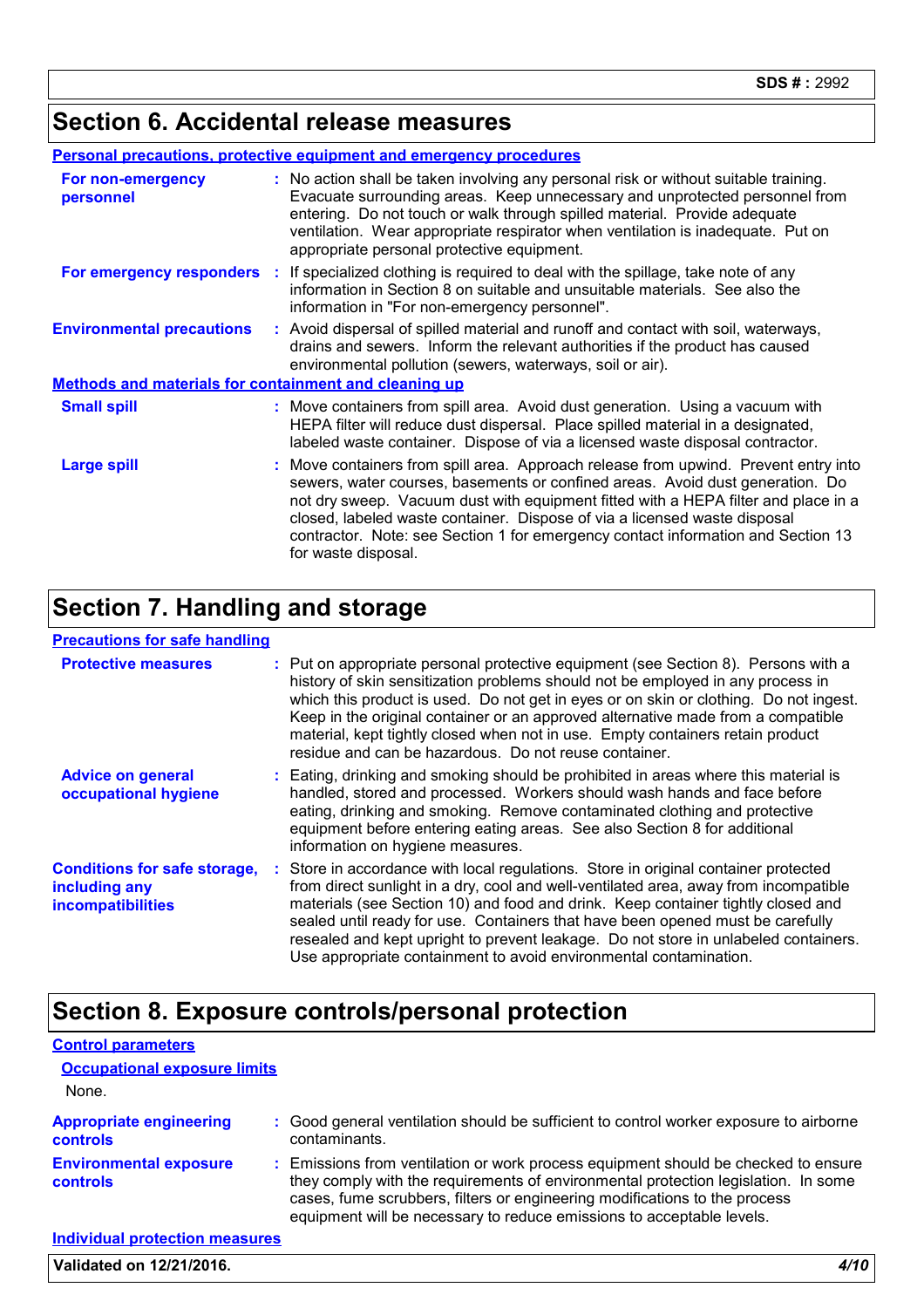# **Section 8. Exposure controls/personal protection**

| <b>Hygiene measures</b>       | Wash hands, forearms and face thoroughly after handling chemical products, before<br>eating, smoking and using the lavatory and at the end of the working period.<br>Appropriate techniques should be used to remove potentially contaminated clothing.<br>Contaminated work clothing should not be allowed out of the workplace. Wash<br>contaminated clothing before reusing. Ensure that eyewash stations and safety<br>showers are close to the workstation location.                                                                                                                                               |
|-------------------------------|-------------------------------------------------------------------------------------------------------------------------------------------------------------------------------------------------------------------------------------------------------------------------------------------------------------------------------------------------------------------------------------------------------------------------------------------------------------------------------------------------------------------------------------------------------------------------------------------------------------------------|
| <b>Eye/face protection</b>    | Safety eyewear complying with an approved standard should be used when a risk<br>assessment indicates this is necessary to avoid exposure to liquid splashes, mists,<br>gases or dusts. If contact is possible, the following protection should be worn,<br>unless the assessment indicates a higher degree of protection: chemical splash<br>goggles.                                                                                                                                                                                                                                                                  |
| <b>Skin protection</b>        |                                                                                                                                                                                                                                                                                                                                                                                                                                                                                                                                                                                                                         |
| <b>Hand protection</b>        | Chemical-resistant, impervious gloves complying with an approved standard should<br>be worn at all times when handling chemical products if a risk assessment indicates<br>this is necessary. Considering the parameters specified by the glove manufacturer,<br>check during use that the gloves are still retaining their protective properties. It<br>should be noted that the time to breakthrough for any glove material may be<br>different for different glove manufacturers. In the case of mixtures, consisting of<br>several substances, the protection time of the gloves cannot be accurately<br>estimated. |
| <b>Body protection</b>        | Personal protective equipment for the body should be selected based on the task<br>being performed and the risks involved and should be approved by a specialist<br>before handling this product.                                                                                                                                                                                                                                                                                                                                                                                                                       |
| <b>Other skin protection</b>  | Appropriate footwear and any additional skin protection measures should be<br>selected based on the task being performed and the risks involved and should be<br>approved by a specialist before handling this product.                                                                                                                                                                                                                                                                                                                                                                                                 |
| <b>Respiratory protection</b> | Based on the hazard and potential for exposure, select a respirator that meets the<br>appropriate standard or certification. Respirators must be used according to a<br>respiratory protection program to ensure proper fitting, training, and other important<br>aspects of use.                                                                                                                                                                                                                                                                                                                                       |

# **Section 9. Physical and chemical properties**

| <b>Appearance</b>                                 |                                                                                                                             |
|---------------------------------------------------|-----------------------------------------------------------------------------------------------------------------------------|
| <b>Physical state</b>                             | : Solid. [grease]                                                                                                           |
| Color                                             | : Gray.                                                                                                                     |
| Odor                                              | $:$ Not available.                                                                                                          |
| <b>Odor threshold</b>                             | : Not available.                                                                                                            |
| pH                                                | : Not applicable.                                                                                                           |
| <b>Melting point</b>                              | : Not available.                                                                                                            |
| <b>Boiling point</b>                              | : Not available.                                                                                                            |
| <b>Flash point</b>                                | : Not available.                                                                                                            |
| <b>Evaporation rate</b>                           | : Not available.                                                                                                            |
| <b>Flammability (solid, gas)</b>                  | : Flammable in the presence of the following materials or conditions: open flames,<br>sparks and static discharge and heat. |
| Lower and upper explosive<br>(flammable) limits   | $:$ Not available.                                                                                                          |
| <b>Vapor pressure</b>                             | $:$ Not available.                                                                                                          |
| <b>Vapor density</b>                              | : Not available.                                                                                                            |
| <b>Relative density</b>                           | $: 0.9$ g/cm <sup>3</sup>                                                                                                   |
| <b>Solubility</b>                                 | : Insoluble in the following materials: cold water and hot water.                                                           |
| <b>Partition coefficient: n-</b><br>octanol/water | : Not available.                                                                                                            |
| <b>Auto-ignition temperature</b>                  | : Not available.                                                                                                            |

**Validated on 12/21/2016.** *5/10*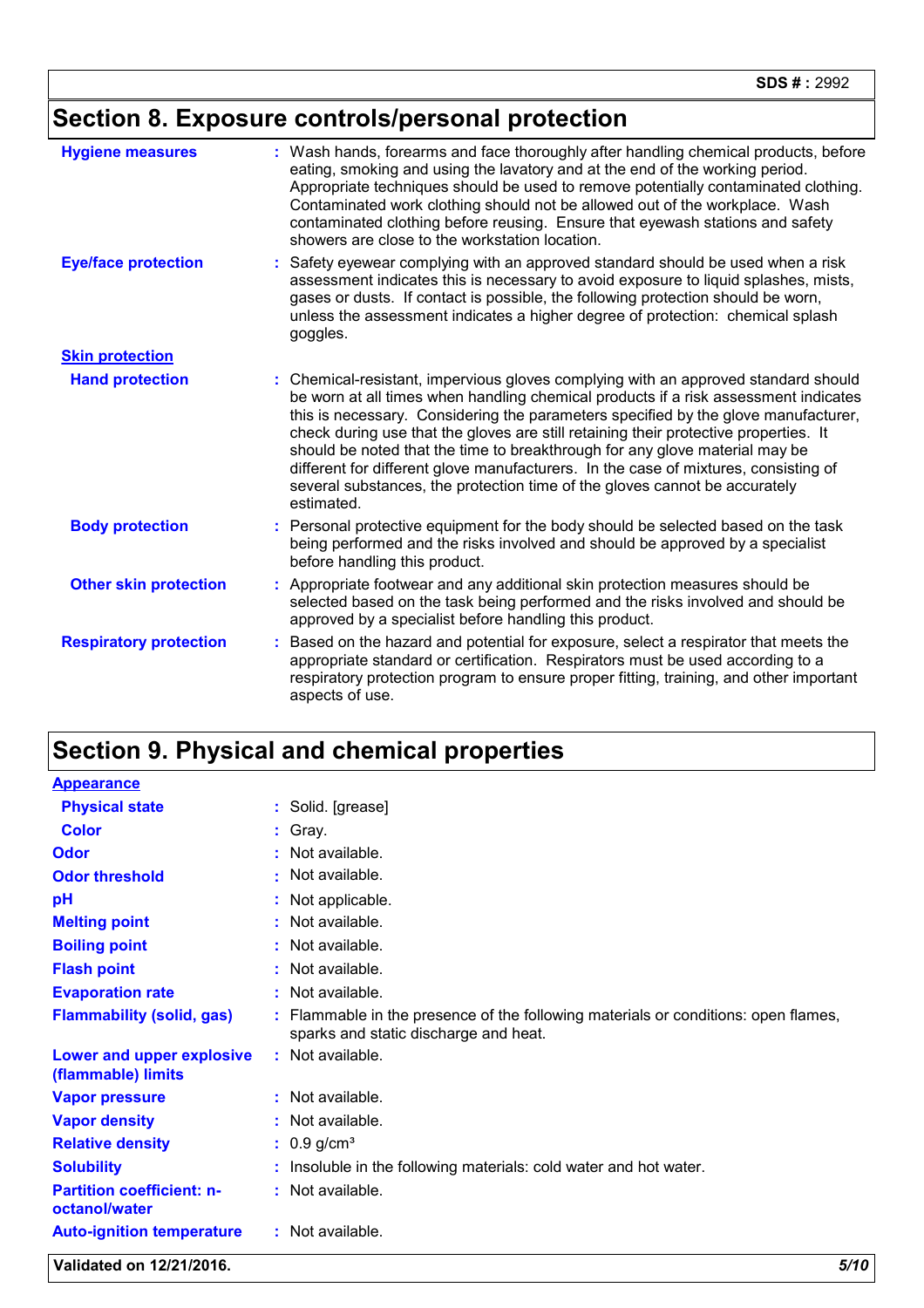## **Section 9. Physical and chemical properties**

**Viscosity** : Kinematic (40°C (104°F)): >0.21 cm<sup>2</sup>/s (>21 cSt) **Decomposition temperature :** Not available.

# **Section 10. Stability and reactivity**

| <b>Reactivity</b>                                   | : No specific test data related to reactivity available for this product or its ingredients.              |
|-----------------------------------------------------|-----------------------------------------------------------------------------------------------------------|
| <b>Chemical stability</b>                           | : The product is stable.                                                                                  |
| <b>Possibility of hazardous</b><br><b>reactions</b> | : Under normal conditions of storage and use, hazardous reactions will not occur.                         |
| <b>Conditions to avoid</b>                          | : No specific data.                                                                                       |
| <b>Incompatible materials</b>                       | : No specific data.                                                                                       |
| <b>Hazardous decomposition</b><br>products          | : Under normal conditions of storage and use, hazardous decomposition products<br>should not be produced. |

## **Section 11. Toxicological information**

#### **Information on toxicological effects**

| <b>Product/ingredient name</b>                                | <b>Result</b> |                                                                                                                                                                                        |                | <b>Species</b> |              | <b>Dose</b>             |                 | <b>Exposure</b>    |
|---------------------------------------------------------------|---------------|----------------------------------------------------------------------------------------------------------------------------------------------------------------------------------------|----------------|----------------|--------------|-------------------------|-----------------|--------------------|
| azelaic acid<br>calcium bis<br>(dinonylnaphthalenesulphonate) |               | LD50 Oral<br>LD50 Dermal                                                                                                                                                               | Rat            | Rabbit         |              | $>5$ g/kg<br>$>20$ g/kg |                 |                    |
|                                                               |               | LD50 Oral                                                                                                                                                                              | Rat            |                |              | >5000 mg/kg             |                 | $\blacksquare$     |
| <b>Conclusion/Summary</b>                                     |               | : No known significant effects or critical hazards.                                                                                                                                    |                |                |              |                         |                 |                    |
| <b>Irritation/Corrosion</b>                                   |               |                                                                                                                                                                                        |                |                |              |                         |                 |                    |
| <b>Product/ingredient name</b>                                | <b>Result</b> |                                                                                                                                                                                        | <b>Species</b> |                | <b>Score</b> |                         | <b>Exposure</b> | <b>Observation</b> |
| <b>Conclusion/Summary</b>                                     |               |                                                                                                                                                                                        |                |                |              |                         |                 |                    |
| <b>Skin</b>                                                   |               | Slightly irritating to the skin.                                                                                                                                                       |                |                |              |                         |                 |                    |
| <b>Eyes</b>                                                   | t.            | Slightly irritating to the eyes.                                                                                                                                                       |                |                |              |                         |                 |                    |
| <b>Respiratory</b>                                            |               | Repeated or prolonged exposure to spray or mist may produce respiratory tract<br>irritation. Pre-existing respiratory disorders may be aggravated by over-exposure to<br>this product. |                |                |              |                         |                 |                    |
| <b>Sensitization</b>                                          |               |                                                                                                                                                                                        |                |                |              |                         |                 |                    |
| <b>Conclusion/Summary</b>                                     |               |                                                                                                                                                                                        |                |                |              |                         |                 |                    |
| <b>Skin</b>                                                   |               | : No specific information is available in our database regarding the skin sensitizing<br>properties of this product. Sensitization not suspected for humans.                           |                |                |              |                         |                 |                    |
|                                                               |               | : Sensitization not suspected for humans.                                                                                                                                              |                |                |              |                         |                 |                    |
| <b>Respiratory</b>                                            |               |                                                                                                                                                                                        |                |                |              |                         |                 |                    |
| <b>Mutagenicity</b>                                           |               |                                                                                                                                                                                        |                |                |              |                         |                 |                    |
| <b>Conclusion/Summary</b>                                     |               | : There are no data available on the mixture itself. Mutagenicity not suspected for<br>humans.                                                                                         |                |                |              |                         |                 |                    |
| <b>Carcinogenicity</b>                                        |               |                                                                                                                                                                                        |                |                |              |                         |                 |                    |
| <b>Conclusion/Summary</b>                                     |               | There are no data available on the mixture itself. Carcinogenicity not suspected for<br>humans.                                                                                        |                |                |              |                         |                 |                    |
| <b>Reproductive toxicity</b>                                  |               |                                                                                                                                                                                        |                |                |              |                         |                 |                    |
| <b>Conclusion/Summary</b>                                     |               | There are no data available on the mixture itself. Not considered to be dangerous to<br>humans, according to our database.                                                             |                |                |              |                         |                 |                    |
| <b>Teratogenicity</b>                                         |               |                                                                                                                                                                                        |                |                |              |                         |                 |                    |
| <b>Conclusion/Summary</b>                                     |               | : There are no data available on the mixture itself. Teratogenicity not suspected for<br>humans.                                                                                       |                |                |              |                         |                 |                    |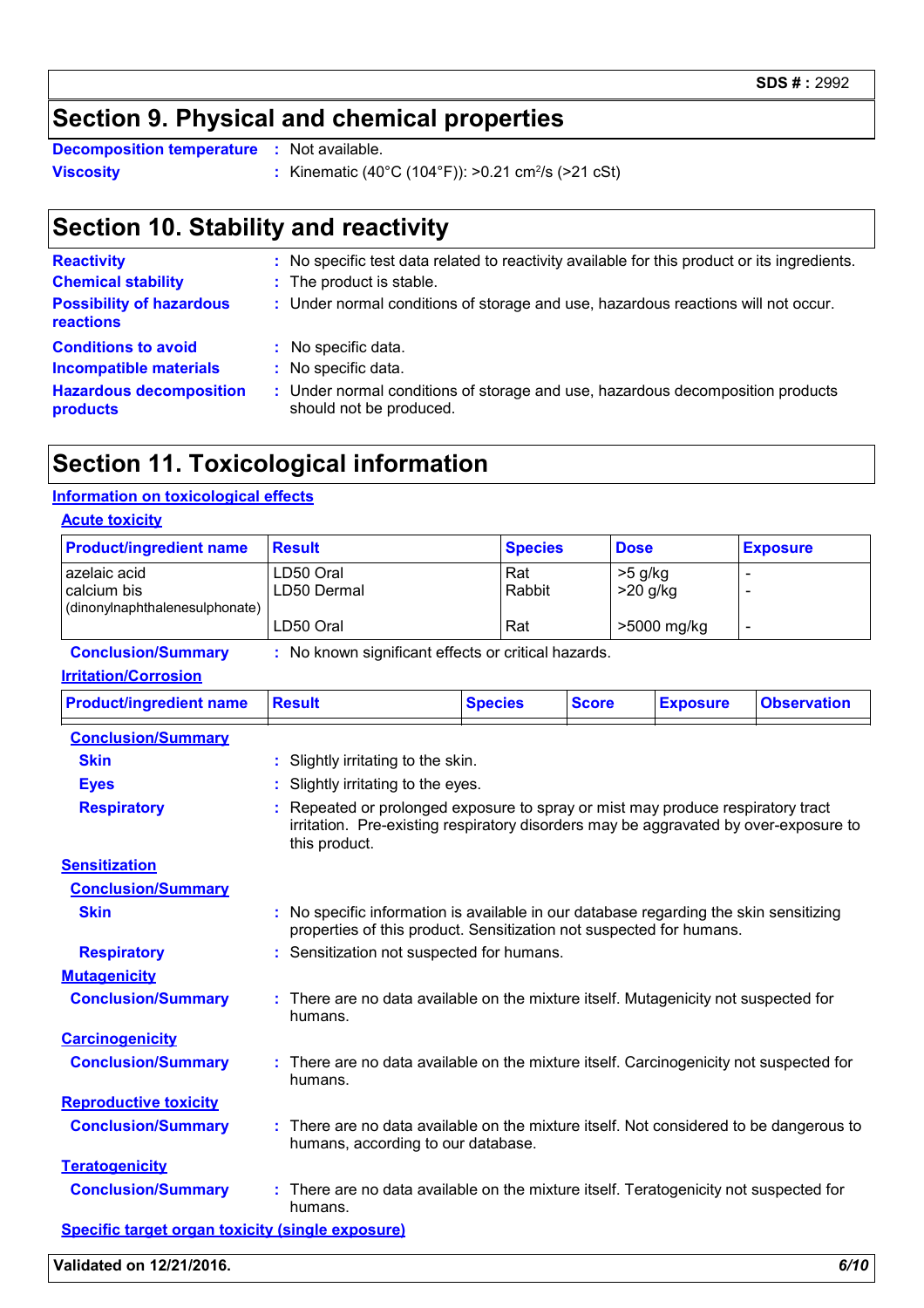# **Section 11. Toxicological information**

Not available.

#### **Specific target organ toxicity (repeated exposure)**

Not available.

#### **Aspiration hazard**

| <b>Name</b>                                                                |                                                                                            | <b>Result</b>                                                                     |  |  |  |
|----------------------------------------------------------------------------|--------------------------------------------------------------------------------------------|-----------------------------------------------------------------------------------|--|--|--|
| Dec-1-ene, homopolymer, hydrogenated Dec-1-ene, oligomers,<br>hydrogenated |                                                                                            | <b>ASPIRATION HAZARD - Category 1</b>                                             |  |  |  |
|                                                                            | 1-Dodecene, polymer with 1-decene and 1-octene, hydrogenated                               | <b>ASPIRATION HAZARD - Category 1</b>                                             |  |  |  |
| <b>Information on the likely</b><br>routes of exposure                     | : Routes of entry anticipated: Oral, Dermal, Inhalation.                                   |                                                                                   |  |  |  |
| <b>Potential acute health effects</b>                                      |                                                                                            |                                                                                   |  |  |  |
| <b>Eye contact</b>                                                         | : Causes serious eye irritation.                                                           |                                                                                   |  |  |  |
| <b>Inhalation</b>                                                          | : No known significant effects or critical hazards.                                        |                                                                                   |  |  |  |
| <b>Skin contact</b>                                                        | : May cause an allergic skin reaction.                                                     |                                                                                   |  |  |  |
| <b>Ingestion</b>                                                           | : No known significant effects or critical hazards.                                        |                                                                                   |  |  |  |
|                                                                            | Symptoms related to the physical, chemical and toxicological characteristics               |                                                                                   |  |  |  |
| <b>Eye contact</b>                                                         | : Adverse symptoms may include the following:<br>pain or irritation<br>watering<br>redness |                                                                                   |  |  |  |
| <b>Inhalation</b>                                                          | : No specific data.                                                                        |                                                                                   |  |  |  |
| <b>Skin contact</b>                                                        | : Adverse symptoms may include the following:<br><i>irritation</i><br>redness              |                                                                                   |  |  |  |
| <b>Ingestion</b>                                                           | : No specific data.                                                                        |                                                                                   |  |  |  |
|                                                                            | Delayed and immediate effects and also chronic effects from short and long term exposure   |                                                                                   |  |  |  |
| <b>Short term exposure</b>                                                 |                                                                                            |                                                                                   |  |  |  |
| <b>Potential immediate</b><br>effects                                      | : Not available.                                                                           |                                                                                   |  |  |  |
| <b>Potential delayed effects</b>                                           | : Not available.                                                                           |                                                                                   |  |  |  |
| <b>Long term exposure</b>                                                  |                                                                                            |                                                                                   |  |  |  |
| <b>Potential immediate</b><br>effects                                      | : Not available.                                                                           |                                                                                   |  |  |  |
| <b>Potential delayed effects</b>                                           | : Not available.                                                                           |                                                                                   |  |  |  |
| <b>Potential chronic health effects</b>                                    |                                                                                            |                                                                                   |  |  |  |
| <b>Conclusion/Summary</b>                                                  | : No known significant effects or critical hazards.                                        |                                                                                   |  |  |  |
| <b>General</b>                                                             | to very low levels.                                                                        | : Once sensitized, a severe allergic reaction may occur when subsequently exposed |  |  |  |
| <b>Carcinogenicity</b>                                                     | : No known significant effects or critical hazards.                                        |                                                                                   |  |  |  |
| <b>Mutagenicity</b>                                                        | : No known significant effects or critical hazards.                                        |                                                                                   |  |  |  |
| <b>Teratogenicity</b>                                                      | : No known significant effects or critical hazards.                                        |                                                                                   |  |  |  |
| <b>Developmental effects</b>                                               | : No known significant effects or critical hazards.                                        |                                                                                   |  |  |  |
| <b>Fertility effects</b>                                                   | : No known significant effects or critical hazards.                                        |                                                                                   |  |  |  |
| <b>Numerical measures of toxicity</b>                                      |                                                                                            |                                                                                   |  |  |  |
| <b>Acute toxicity estimates</b>                                            |                                                                                            |                                                                                   |  |  |  |
| Not available.                                                             |                                                                                            |                                                                                   |  |  |  |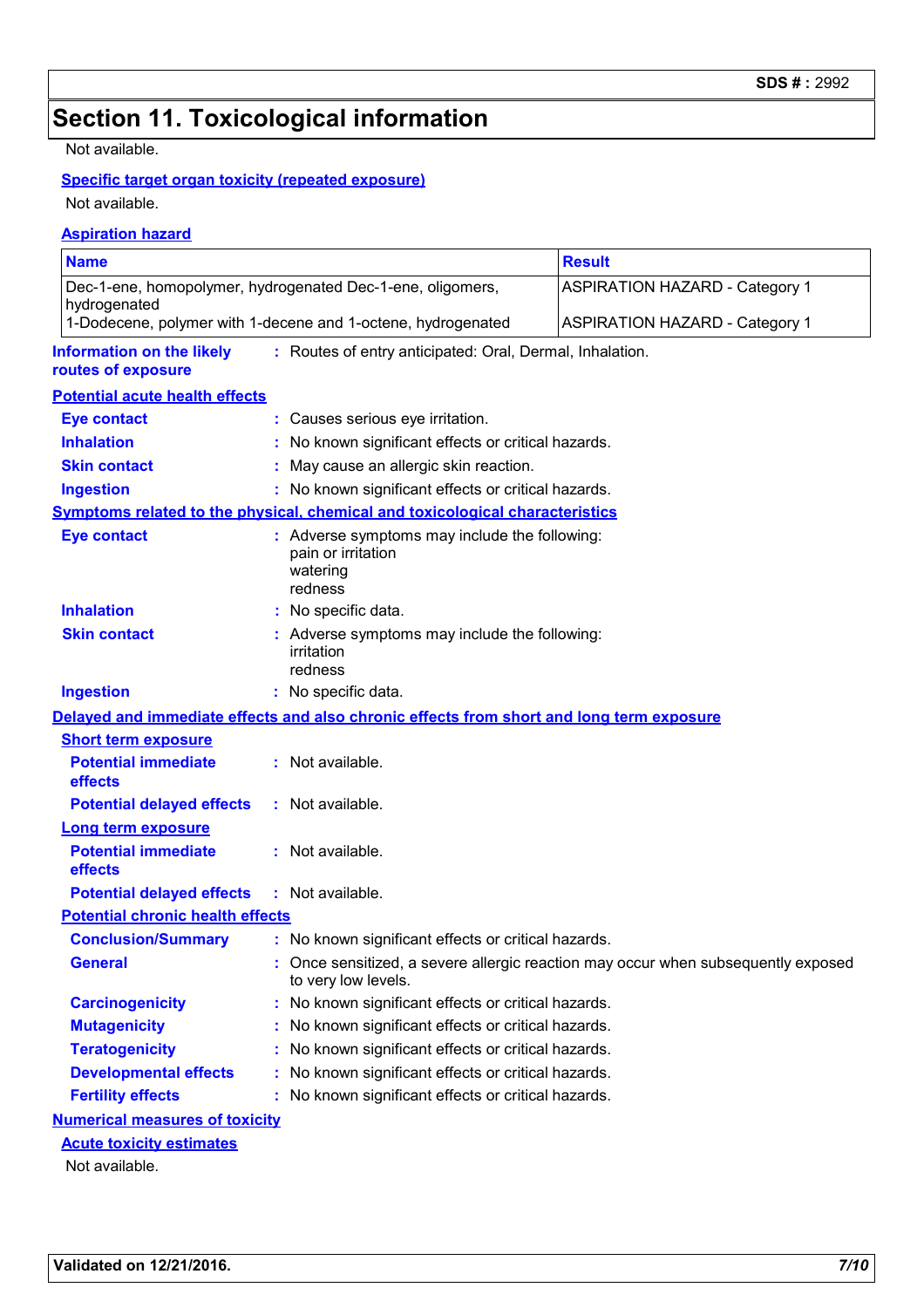# **Section 12. Ecological information**

#### **Toxicity**

**Conclusion/Summary :** There are no data available on the mixture itself.

**Persistence and degradability**

**Conclusion/Summary :** This product has not been tested for biodegradation. Not expected to be rapidly degradable. This product is not expected to bioaccumulate through food chains in the environment.

#### **Bioaccumulative potential**

| <b>Product/ingredient name</b>                                                | $\mathsf{LogP}_\mathsf{ow}$ | <b>BCF</b> | <b>Potential</b> |
|-------------------------------------------------------------------------------|-----------------------------|------------|------------------|
| Dec-1-ene, homopolymer,<br>hydrogenated Dec-1-ene,<br>oligomers, hydrogenated | >6.5                        |            | high             |
| 1-Dodecene, polymer with<br>1-decene and 1-octene,<br>hydrogenated            | >6.5                        |            | high             |
| azelaic acid                                                                  | 1.57                        |            | low              |

#### **Mobility in soil**

**Soil/water partition coefficient (Koc)** 

**:** Not available.

**Other adverse effects** : No known significant effects or critical hazards.

### **Section 13. Disposal considerations**

**Disposal methods :**

The generation of waste should be avoided or minimized wherever possible. Disposal of this product, solutions and any by-products should at all times comply with the requirements of environmental protection and waste disposal legislation and any regional local authority requirements. Dispose of surplus and nonrecyclable products via a licensed waste disposal contractor. Waste should not be disposed of untreated to the sewer unless fully compliant with the requirements of all authorities with jurisdiction. Waste packaging should be recycled. Incineration or landfill should only be considered when recycling is not feasible. This material and its container must be disposed of in a safe way. Care should be taken when handling emptied containers that have not been cleaned or rinsed out. Empty containers or liners may retain some product residues. Avoid dispersal of spilled material and runoff and contact with soil, waterways, drains and sewers.

# **Section 14. Transport information**

|                                      | <b>TDG</b><br><b>Classification</b> | <b>DOT</b><br><b>Classification</b> | <b>ADR/RID</b> | <b>IMDG</b>    | <b>IATA</b>    |
|--------------------------------------|-------------------------------------|-------------------------------------|----------------|----------------|----------------|
| <b>UN number</b>                     | Not regulated.                      | Not regulated.                      | Not regulated. | Not regulated. | Not regulated. |
| <b>UN proper</b><br>shipping name    |                                     | -                                   |                |                |                |
| <b>Transport</b><br>hazard class(es) |                                     | ٠                                   |                |                |                |
| <b>Packing group</b>                 | $\blacksquare$                      | $\overline{\phantom{a}}$            | -              |                |                |
| <b>Environmental</b><br>hazards      | No.                                 | No.                                 | No.            | No.            | No.            |
| <b>Additional</b><br>information     | $\overline{\phantom{0}}$            | $\overline{\phantom{0}}$            |                |                |                |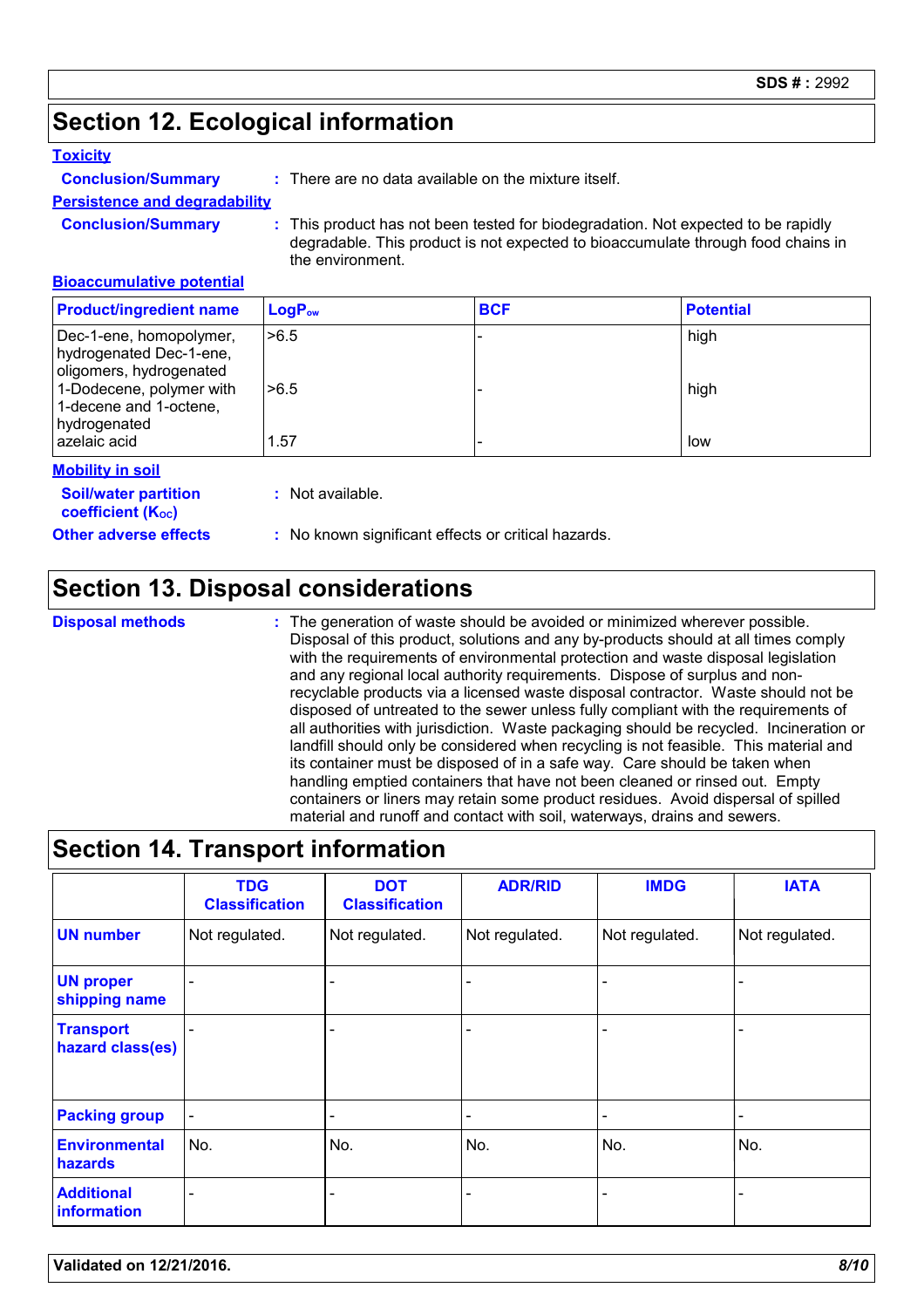# **Section 14. Transport information**

|  | <b>Special precautions for user</b> |  |
|--|-------------------------------------|--|
|--|-------------------------------------|--|

**Special precautions for user Transport within user's premises:** always transport in closed containers that are **:** upright and secure. Ensure that persons transporting the product know what to do in the event of an accident or spillage.

**Transport in bulk according to Annex II of MARPOL and the IBC Code**

**:** Not available.

# **Section 15. Regulatory information**

#### **Canadian lists**

**Canadian NPRI :** The following components are listed: Zinc (and its compounds)

- 
- **CEPA Toxic substances :** None of the components are listed.
- 
- **Canada inventory :** All components are listed or exempted.

**International regulations**

#### **Chemical Weapon Convention List Schedules I, II & III Chemicals**

Not listed.

**Montreal Protocol (Annexes A, B, C, E)**

Not listed.

#### **Stockholm Convention on Persistent Organic Pollutants**

Not listed.

#### **Rotterdam Convention on Prior Inform Consent (PIC)**

Not listed.

#### **UNECE Aarhus Protocol on POPs and Heavy Metals**

Not listed.

#### **Inventory list**

| <b>Australia</b>         | : All components are listed or exempted. |
|--------------------------|------------------------------------------|
| <b>China</b>             | : All components are listed or exempted. |
| <b>Europe</b>            | : All components are listed or exempted. |
| <b>Japan</b>             | : All components are listed or exempted. |
| <b>New Zealand</b>       | : All components are listed or exempted. |
| <b>Philippines</b>       | : All components are listed or exempted. |
| <b>Republic of Korea</b> | : All components are listed or exempted. |
| <b>Taiwan</b>            | : All components are listed or exempted. |
| <b>United States</b>     | : All components are listed or exempted. |

### **Section 16. Other information**

| <b>History</b>                    |                                      |
|-----------------------------------|--------------------------------------|
| Date of issue/Date of<br>revision | : 12/21/2016                         |
| Date of previous issue            | : 9/21/2016                          |
| <b>Version</b>                    | : 1.01                               |
|                                   | Regulatory Department, Chemtool Inc. |